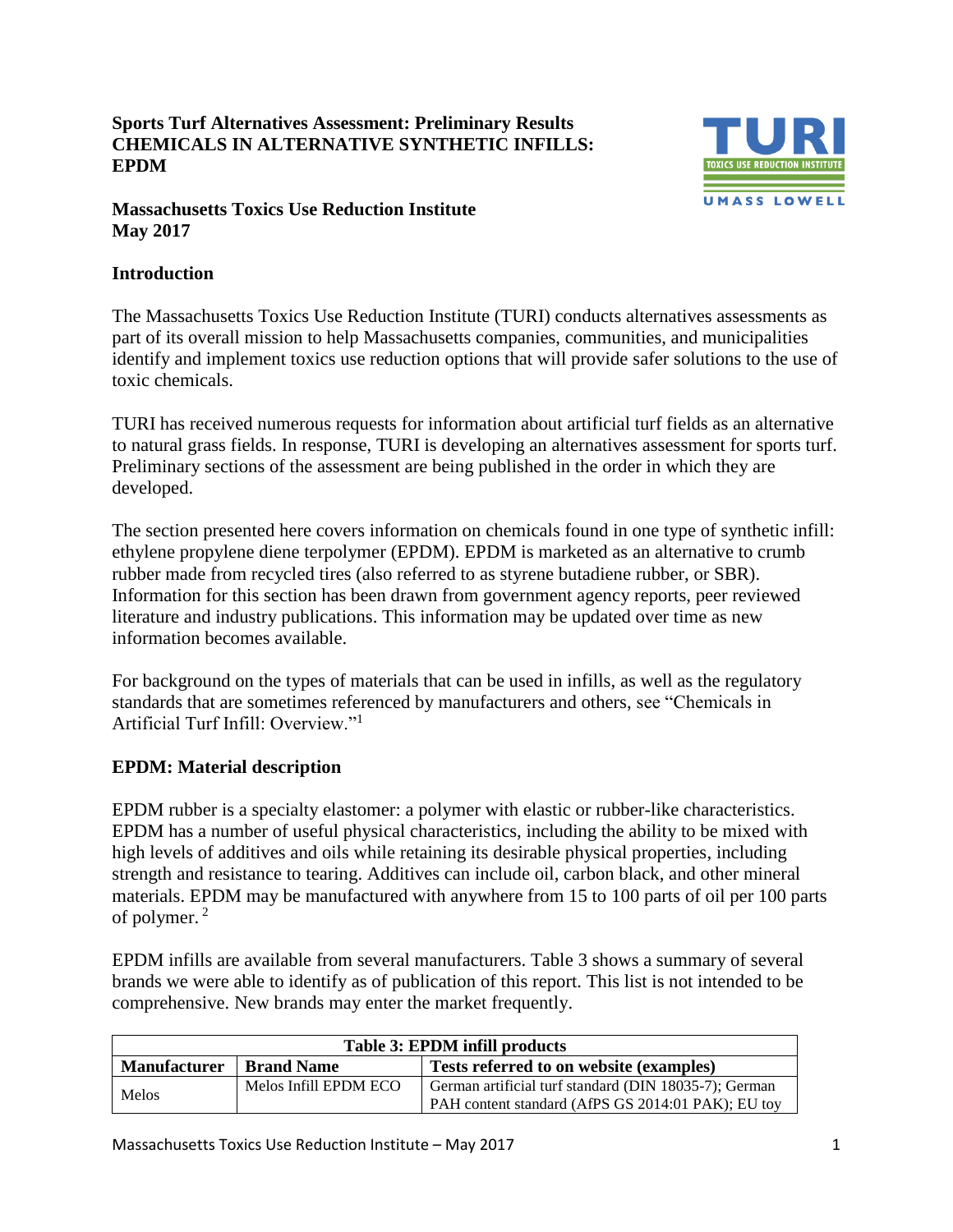|                                                                                                                                                              |                                                                                         | safety standard (EN 71-3); Austrian standards for<br>ecotoxicity (luminescent bacteria test) and nitrification<br>inhibition.  |  |  |  |
|--------------------------------------------------------------------------------------------------------------------------------------------------------------|-----------------------------------------------------------------------------------------|--------------------------------------------------------------------------------------------------------------------------------|--|--|--|
| <b>Melos</b>                                                                                                                                                 | Melos Bionic Fibre                                                                      | German artificial turf standard; German PAH content<br>standard; EU toy safety standard.                                       |  |  |  |
| Gezolan                                                                                                                                                      | Gezofill; Gezoflex                                                                      | German standard for organically bound halogens (DIN<br>38414-17); EU toy safety standard.                                      |  |  |  |
| <b>TTII</b>                                                                                                                                                  | TTII Play-Safe 65 EPDM                                                                  | Proposition 65; EU toy safety standard                                                                                         |  |  |  |
|                                                                                                                                                              | Infill                                                                                  |                                                                                                                                |  |  |  |
| Sources:<br>2016.                                                                                                                                            | Melos. "Melos Infill EPDM ECO." Information sheet available at https://www.melos-       | gmbh.com/fileadmin/templates/downloads/granules/infill/Infill_Granules_EN/infosheet-infill-epdm-eco-en.pdf, viewed October 25, |  |  |  |
| Melos. "Infill Bionic Fibre – the new generation of infill granules for artificial turf." Information sheet available at                                     |                                                                                         |                                                                                                                                |  |  |  |
| https://www.melos-gmbh.com/fileadmin/templates/downloads/granules/infill/Infill_Granules_EN/infosheet-infill-bionic-fibre-en.pdf,                            |                                                                                         |                                                                                                                                |  |  |  |
| viewed October 25, 2016.<br>Gezolan. "Gezofill: EPDM for Infill Systems." Web page available at http://www.gezolan.ch/en/gezofill/, viewed October 25, 2016. |                                                                                         |                                                                                                                                |  |  |  |
|                                                                                                                                                              | Information also drawn from Technical Data Sheet available at http://www.gezolan.ch/wp- |                                                                                                                                |  |  |  |
|                                                                                                                                                              | content/uploads/download/en/TDB%20GFill%200525LD%20EN.pdf, viewed October 27, 2016.     |                                                                                                                                |  |  |  |
|                                                                                                                                                              |                                                                                         | TTII. TTII Play-Safe 65 EPDM Infill: Specification Sheet. Available at http://www.ttiionline.com/wp-                           |  |  |  |
|                                                                                                                                                              |                                                                                         | content/uploads/2015/05/PLAY-SAFE-EPDM-65-Infill-Spec-Sheet.pdf, viewed October 24, 2016.                                      |  |  |  |

# **Recycled rubber granulate vs. EPDM infill: Norwegian Building Research Institute**

A 2004 study by the Norwegian Building Institute (NBI) examined levels of selected chemicals in EPDM infill, comparing these levels with those found in samples of recycled rubber granulate. (Note: The study does not state specifically whether the recycled rubber granulate was derived from waste tires, although it seems reasonable to assume that this is the case.) The study found that the EPDM contained lower levels of the tested chemicals than recycled rubber granulate, but did contain some chemicals of concern. The authors state that "with the exception of chromium and zinc, the EPDM rubber contains lower concentrations of hazardous substances than the recycled rubber types overall."<sup>3</sup>

*Findings – summary.* NBI compared one sample of EPDM granulate with three samples of recycled rubber granulate. The study found that the EPDM rubber contained "more chromium than the recycled rubber types," similar amounts of zinc, and lower concentrations of "PAH, phthalates, and phenols." PCBs, which were found in one sample of recycled rubber, were not found in the EPDM.

*Chromium and zinc.* The authors note that the chromium and zinc levels in the EPDM "exceed the Norwegian Pollution Control Authority's normative values for most sensitive land use," defined as areas intended for "housing, gardens, nurseries, schools, etc." Zinc levels in leachate from the EPDM correspond to the Norwegian Pollution Control Authority's "Leaching Class IV (strongly polluted)," while the chromium levels correspond to "Environmental Quality Class II (moderately polluted)." <sup>4</sup>

*PAHs*. The NBI study also examined PAHs in the samples. PAH levels in EPDM over all were found to be much lower than those in the recycled rubber, but a few PAHs were detected at low levels: naphthalene, phenanthrene, fluoranthene, pyrene, and benzo(a)pyrene. For benzo(a)pyrene, levels in recycled rubber ranged from 2.4 to 3 mg/kg, while the level in EPDM was 0.12.<sup>5</sup>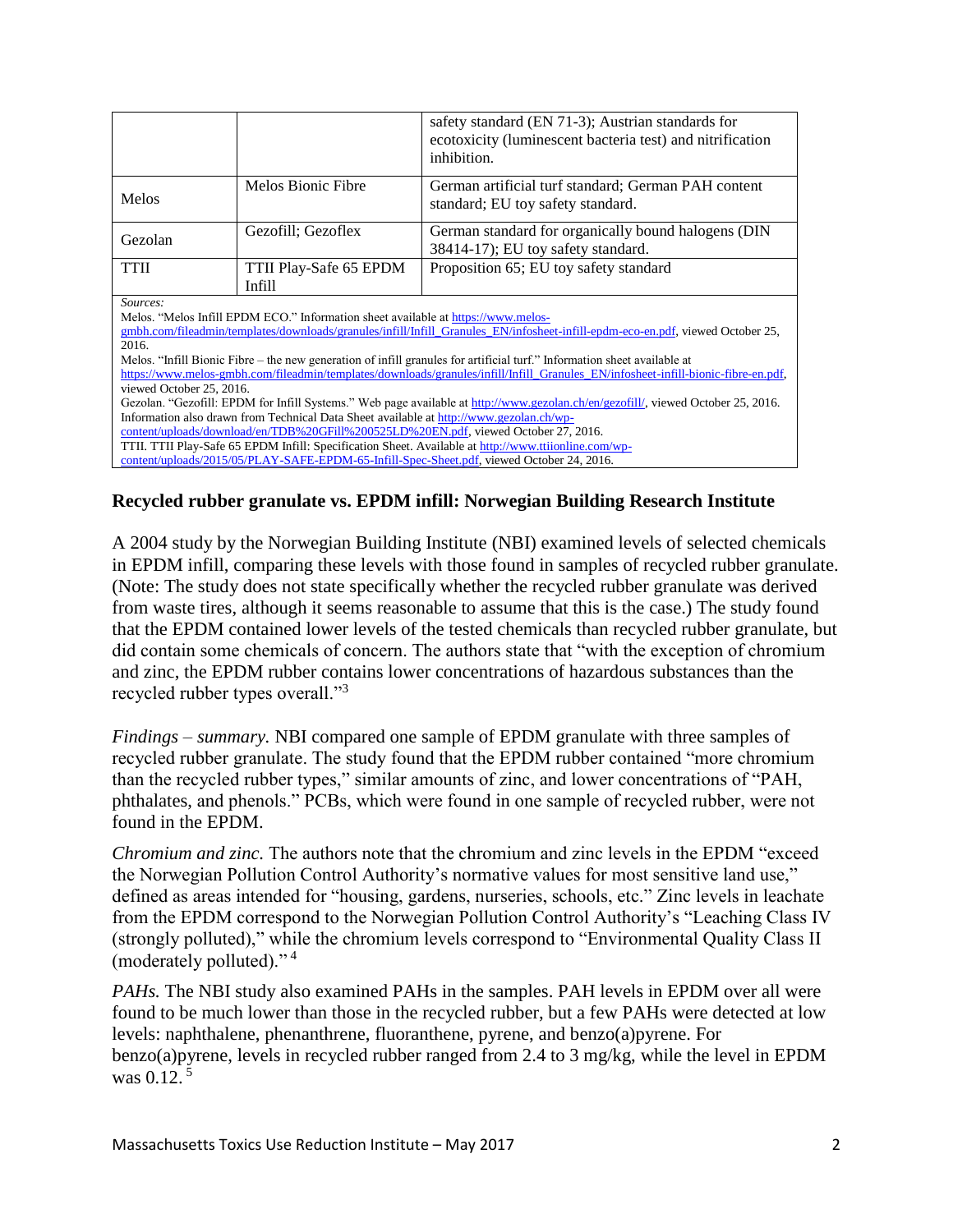*Phthalates.* A number of phthalates were detected in the EPDM. Dimethylphthalate (DMP) and diethylphthalate (DEP) and di-n-octylphthalate (DOP), which were below the detection level in the recycled rubber, were present at 3.4 mg/kg, 1.5 mg/kg and 3.2 mg/kg, respectively, in the EPDM. Dibutylphthalate (DBP) and diethylhexylphthalate (DEHP) were detected in both recycled rubber and EPDM, although DEHP levels were much lower in the EPDM than in the recycled rubber samples. <sup>6</sup>

*VOCs.* When heated to 70 degrees C, the EPDM released lower levels of VOCs into air than the recycled rubber. VOCs detected by the researchers in this test included toluene, propylbenzene, 1,2,4-trimethylbenzene, and cis-1,2-dichloroethene. All were at lower levels than those found for the same chemicals in the recycled rubber granulate. Eight other VOCs that were found in one or more recycled rubber samples were below the detection threshold in the EPDM sample.<sup>7</sup>

| Table 4: Comparison: Recycled Rubber Granulate vs. EPDM infill (NBI 2004) |                                                                                                                                                                                                                                                                          |                                                         |                                                         |  |
|---------------------------------------------------------------------------|--------------------------------------------------------------------------------------------------------------------------------------------------------------------------------------------------------------------------------------------------------------------------|---------------------------------------------------------|---------------------------------------------------------|--|
|                                                                           |                                                                                                                                                                                                                                                                          | <b>Recycled rubber</b><br>granulate $(n=3)$             | $E PDM (n=1)$                                           |  |
| <b>PAHs</b>                                                               | <b>Total PAHs</b>                                                                                                                                                                                                                                                        | Yes (16 PAHs detected;<br>total PAHs 51 to 76<br>mg/kg) | Yes (5 PAHs detected;<br>total PAHs $1 \text{ mg/kg}$ ) |  |
| Phthalates                                                                | Phthalates – over all                                                                                                                                                                                                                                                    | Yes                                                     | Yes (lower)                                             |  |
|                                                                           | Dimethylphthalate (DMP)                                                                                                                                                                                                                                                  | $No*$                                                   | Yes $(3.4 \text{ mg/kg})$                               |  |
|                                                                           | Diethylphthalate (DEP)                                                                                                                                                                                                                                                   | $No*$                                                   | Yes $(1.5 \text{ mg/kg})$                               |  |
|                                                                           | Dibutylphthalate (DBP)                                                                                                                                                                                                                                                   | Yes $(2.6 \text{ to } 3.9 \text{ mg/kg})$               | Yes $(1.6 \text{ mg/kg})$                               |  |
|                                                                           | Benzylbutylphthalate (BBP)                                                                                                                                                                                                                                               | Yes $(1.3 \text{ to } 2.8)$                             | $No*$                                                   |  |
|                                                                           | Diethylhexylphthalate (DEHP)                                                                                                                                                                                                                                             | Yes $(21 \text{ to } 29 \text{ mg/kg})$                 | Yes $(3.9 \text{ mg/kg})$                               |  |
|                                                                           | Di-n-octylphthalate (DOP)                                                                                                                                                                                                                                                | $No*$                                                   | Yes $(3.2 \text{ mg/kg})$                               |  |
|                                                                           | Diisononylphthalate (DINP)                                                                                                                                                                                                                                               | Yes $(57 \text{ to } 78 \text{ mg/kg})$                 | No data                                                 |  |
|                                                                           | Diisodecylphthalate                                                                                                                                                                                                                                                      | $No*$                                                   | No data                                                 |  |
| Phenols                                                                   | Phenols – over all                                                                                                                                                                                                                                                       | Yes                                                     | Yes (lower)                                             |  |
|                                                                           | 4-t-octylphenol                                                                                                                                                                                                                                                          | Yes (19,600 to 33,700)<br>$\mu$ g/kg)                   | Yes $(49.8 \mu g/kg)$                                   |  |
|                                                                           | Iso-nonylphenol                                                                                                                                                                                                                                                          | Yes $(9120 \text{ to } 21,600 \text{ µg})$<br>/kg)      | Yes $(1120 \mu g/kg)$                                   |  |
| VOCs (offgassing                                                          |                                                                                                                                                                                                                                                                          | Yes (12 detected)                                       | Yes (4 detected, all at                                 |  |
| test)                                                                     |                                                                                                                                                                                                                                                                          |                                                         | lower levels than the<br>recycled rubber granulate)     |  |
| Authors: Thale S.W. Plesser, Ole J. Lund.                                 | Source: Norwegian Building Research Institute (NBI - BYGGFORSK). 2004. "Potential Health and Environmental Effects Linked to<br>Artificial Turf Systems: Final Report." Report prepared for the Norwegian Football Association. Project no. 0-10820. September 10, 2004. |                                                         |                                                         |  |

Table 4, below, summarizes these findings.

\* Below detection limit of 1 mg/kg

*Metals.* The researchers tested the samples for arsenic, lead, cadmium, copper, chromium<sup>1</sup>, mercury, nickel and zinc. Of these, arsenic and nickel were below the detection limit in all samples. As shown in Table 5, below, lead and zinc were detected in all the samples. Cadmium and copper were detected in all the recycled rubber samples but were below the detection limit in

 $\overline{a}$ 

<sup>1</sup> Some resources specify whether the discussion refers to trivalent, hexavalent, or total chromium. The NBI report does not specify whether NBI considered trivalent and hexavalent chromium separately, but based on the information NBI provides about the test used (ISO 11885:2007), it is reasonable to assume that NBI focused on total chromium.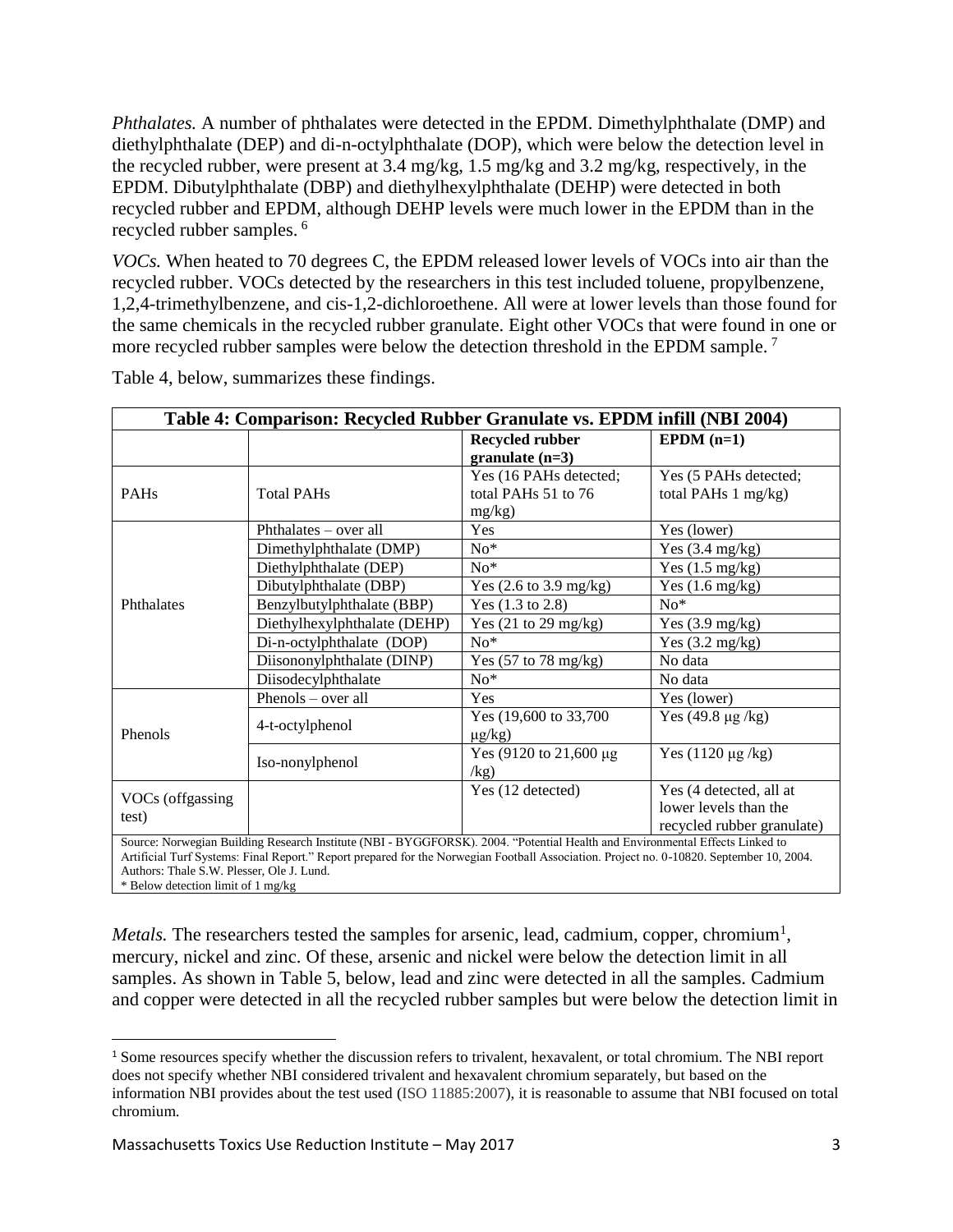the EPDM sample. Chromium was below the detection limit in the recycled rubber sample, but present in the EPDM sample. Mercury was detected in two of the recycled rubber samples, and was below the detection limit for one recycled rubber sample and for the EPDM sample. Zinc was present in all samples.

|          | Recycled rubber<br>granulate $(n=3)$ | $E PDM (n=1)$ |
|----------|--------------------------------------|---------------|
| Lead     | 15 to 20                             | 8             |
| Cadmium  | $1 \text{ to } 2$                    | < 0.5         |
| Copper   | 20 to 70                             | $\leq$ 3      |
| Chromium | $\leq$ 2                             | 5200          |
| Mercury  | $0.04$ (two of three<br>samples)     | < 0.03        |
| Zinc     | 7,300 to 17,000                      | 9,500         |

# **Specific EPDM infill products**

In order to gain greater clarity about the composition of EPDM infills on the market, TURI examined additional information on three EPDM infill products. These products were selected as examples based on a simple internet search, and are not necessarily representative of other EPDM infill products.

*TTII EN-71 testing.* Target Technologies International, Inc. (TTII) provides information online about its Play-Safe 65 EPDM Infill.<sup>8</sup>

TTII provides testing results for a sample of the Play-Safe 65 EPDM Infill to check for compliance with the European Standard EN 71‐3 – Safety of Toys Part 3: Migration of Certain Elements (EN 71-3). (For background on this standard, see "Chemicals in Artificial Turf Infill: Overview."<sup>9</sup>) All the chemicals except zinc are shown to be below the sample detection limit for this test, although the sample detection limit is relatively high. For example, the sample detection limit for arsenic is 5 mg/kg, while the EN-71 Category 1 standard is 3.8 mg/kg, making it impossible to determine whether the standard is met. Similarly, the sample detection limit for hexavalent chromium is 0.1 mg/kg, while the EN-71 Category 1 standard is 0.02; and the sample detection limit for mercury is 10 mg/kg, while the EN-71 Category 1 standard is 7.5 mg/kg.<sup>10</sup>

The sample detection limit for lead is 10 mg/kg, which is sufficient to show compliance with the EN-71 Category 1 standard of 13.5 mg/kg.  $^{11}$  Nonetheless, many decision makers may be interested in a greater level of specificity regarding total lead content in the product.

*TTII Proposition 65 testing.* TTII also provides test data on a number of semivolatile organic compounds (SVOCs) and metals for which disclosure is required under California's Proposition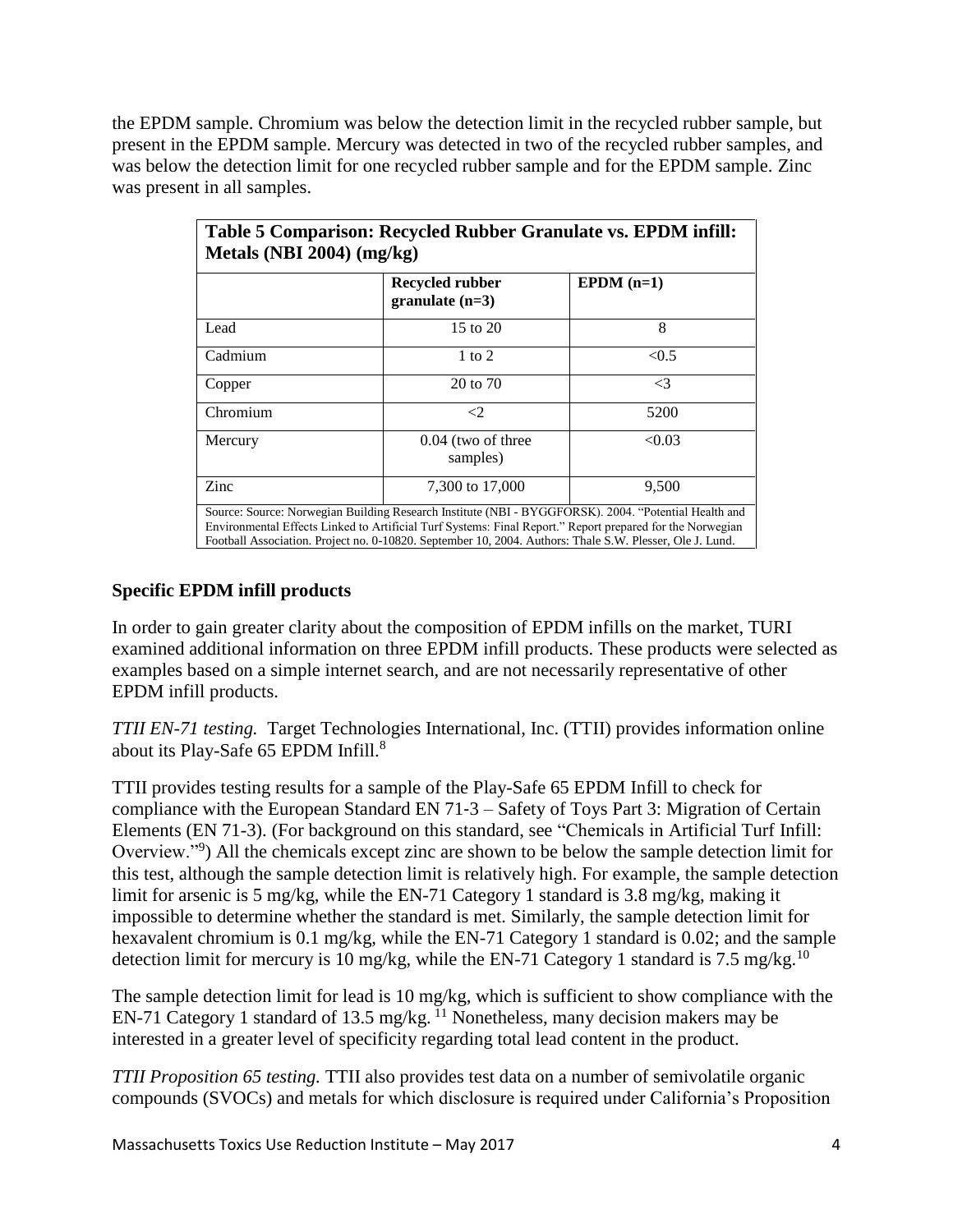65. Of 19 SVOCs included in the test, just two were detected: fluoranthene at 1.4 mg/kg and pyrene at 8.3 mg/kg. (Detection limits for these tests were variable; most were in the range of hundreds of micrograms/kg, while two were above 1 mg/kg.<sup>12</sup>)

Of 19 metals included in the test, 7 were detected: aluminum, barium, chromium, iron, manganese, tin, and zinc. Of these, the zinc level was highest by far, at  $6.610$  mg/kg. <sup>13</sup>

*FieldTurf EN-71 testing.* FieldTurf has developed test data for its EPDM infill product using the EN 71-3 standard.<sup>14</sup> FieldTurf provides data for a product referred to as "ARC EPDM." This product is not, however, currently advertised on FieldTurf's website.<sup>15</sup>

Of the 19 metals tested for, 10 were detected in the ARC EPDM sample: aluminum, barium, boron, chromium, copper, lead, manganese, nickel, strontium, and zinc.

Comparing the test results to the Category 1 standard, the ARC EPDM sample meets the standard for some but not all of these metals. Specifically, the test results show a finding of 17.3 mg/kg lead. The Category 1 standard for lead is 13.5 mg/kg, so it fails this standard. (The category 2 standard is even lower, at 3.4 mg/kg.)

For chromium, the sample meets the standard for trivalent chromium. Hexavalent chromium is shown to be nondetectable with a detection limit of 0.2 mg/kg. The Category 1 standard for hexavalent chromium is 0.02 mg/kg (and the Category 2 standard is even lower, at 0.005), so it is not possible to determine from this information whether the standard is met. The lab report does also provide a "chrome total" figure of 0.75. Tin is shown as nondetected with a detection limit of 0.5 mg/kg; it is not clear whether a test for organic tin was conducted.

*Gezofill.* Gezolan, manufacturer of Gezofill infill, provides the following information on additives used in its  $0.5 - 2.5$  mm, low-density, colored EPDM infill. It notes that the additives include "mineral fillers, paraffinic mineral oil, processing aids, dy[e]stuffs and [sulphur based] crosslinking agents." <sup>16</sup> Similarly, another Gezolan data sheet, for "Gezoflex and Gezofill EPDM granules," characterizes the material as "vulcanised rubber mixture based on EPDM (ethylene propylene diene monomer (M-class) rubber), natural mineral fillers, paraffinic mineral oils, dyes, vulcanisation and processing agents, antioxidants."<sup>17</sup>

Gezolan also provides information on the level of 16 PAHs in its infill. All the PAHs tested are found to be below 0.1 mg/kg, and the total PAH level is 1.6 mg/kg.<sup>18</sup>

#### **Boundaries of this chapter**

As a reminder, this chapter *only* includes information on chemicals that may be found in EPDM infill. It does not include an examination of other topics that could be important, such as the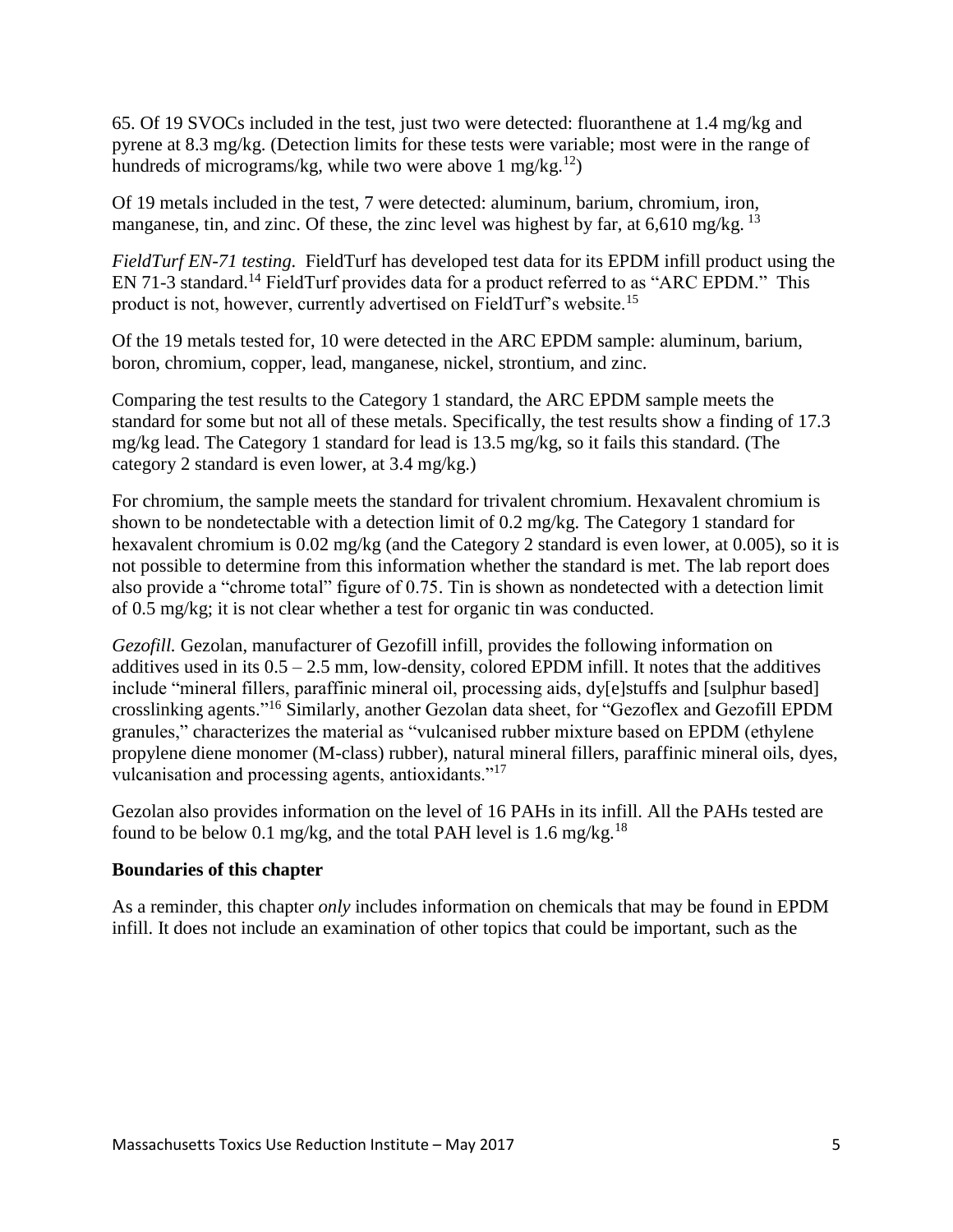potential of the material to create fine particles. Technical characteristics of the infill, including durability, are also not discussed here.

Information on heat-related concerns are covered in a separate chapter. It is important to note that in general, all synthetic turf fields reach higher temperatures than natural grass fields, regardless of infill type.

#### **Summary**

In summary, regarding chemicals specifically, EPDM infill is likely to contain some chemicals of concern, although it may contain fewer chemicals of concern than SBR made from recycled tires. In the FieldTurf sample for which data are available, lead appears to be a particular concern.

The Toxics Use Reduction Institute is a multi-disciplinary research, education, and policy center established by the Massachusetts Toxics Use Reduction Act of 1989. The Institute sponsors and conducts research, organizes education and training programs and provides technical support to help Massachusetts companies and communities to reduce the use of toxic chemicals.

In response to information requests from municipalities, TURI is currently developing a detailed alternatives assessment for sports turf. Preliminary sections of the assessment are being published in the order in which they are developed, and are available on TURI's website at www.turi.org.

Toxics Use Reduction Institute

University of Massachusetts Lowell \* 600 Suffolk Street, Suite 501 \* Lowell, Massachusetts 01854

Tel: (978) 934-3275 \* Fax: (978) 934-3050 \* Web: [www.turi.org](http://www.turi.org/)

<sup>1</sup> Toxics Use Reduction Institute (TURI). 2017. "Sports Turf Alternatives Assessment: Preliminary Results: Chemicals in Artificial Turf Infill: Overview." All TURI documents on artificial turf can be found at: [http://www.turi.org/Our\\_Work/Home\\_Community/Artificial\\_Turf.](http://www.turi.org/Our_Work/Home_Community/Artificial_Turf)  $\overline{\phantom{a}}$ 

<sup>2</sup> Kroschwitz, Jacqueline I., ed. 1990. *Concise Encyclopedia of Polymer Science and Engineering*. New York: John Wiley & Sons. Ormonde, E., Yoneyama, M., Xu, X. 2015. "Ethylene-Propylene Elastomers." *Chemical Economics Handbook.* CEH Report #525.2600. Houston, TX: IHS Chemical.

<sup>3</sup> Norwegian Building Research Institute (NBI - BYGGFORSK). 2004. "Potential Health and Environmental Effects Linked to Artificial Turf Systems: Final Report." Report prepared for the Norwegian Football Association. Project no. 0-10820. September 10, 2004. Authors: Thale S.W. Plesser, Ole J. Lund.

<sup>4</sup> NBI 2004.

<sup>5</sup> NBI 2004.

<sup>6</sup> NBI 2004.

<sup>7</sup> NBI 2004.

<sup>8</sup> TTII. No date. TTII Play-Safe 65 EPDM Infill: Specification Sheet. Available at [http://www.ttiionline.com/wp](http://www.ttiionline.com/wp-content/uploads/2015/05/PLAY-SAFE-EPDM-65-Infill-Spec-Sheet.pdf)[content/uploads/2015/05/PLAY-SAFE-EPDM-65-Infill-Spec-Sheet.pdf,](http://www.ttiionline.com/wp-content/uploads/2015/05/PLAY-SAFE-EPDM-65-Infill-Spec-Sheet.pdf) viewed October 24, 2016.

<sup>9</sup> Toxics Use Reduction Institute (TURI). 2017. "Sports Turf Alternatives Assessment: Preliminary Results: Chemicals in Artificial Turf Infill: Overview." All TURI documents on artificial turf can be found at: [http://www.turi.org/Our\\_Work/Home\\_Community/Artificial\\_Turf.](http://www.turi.org/Our_Work/Home_Community/Artificial_Turf)

<sup>10</sup> Sports Labs USA. 2016. "Laboratory Testing: Heavy Metals Analysis." Tests conducted for Target Technologies International Inc., February 26, 2016. Available at [http://www.ttiionline.com/wp-content/uploads/2015/05/PLAY-](http://www.ttiionline.com/wp-content/uploads/2015/05/PLAY-SAFE-65-EPDM-EN71-3-Safety-of-Toys.pdf)